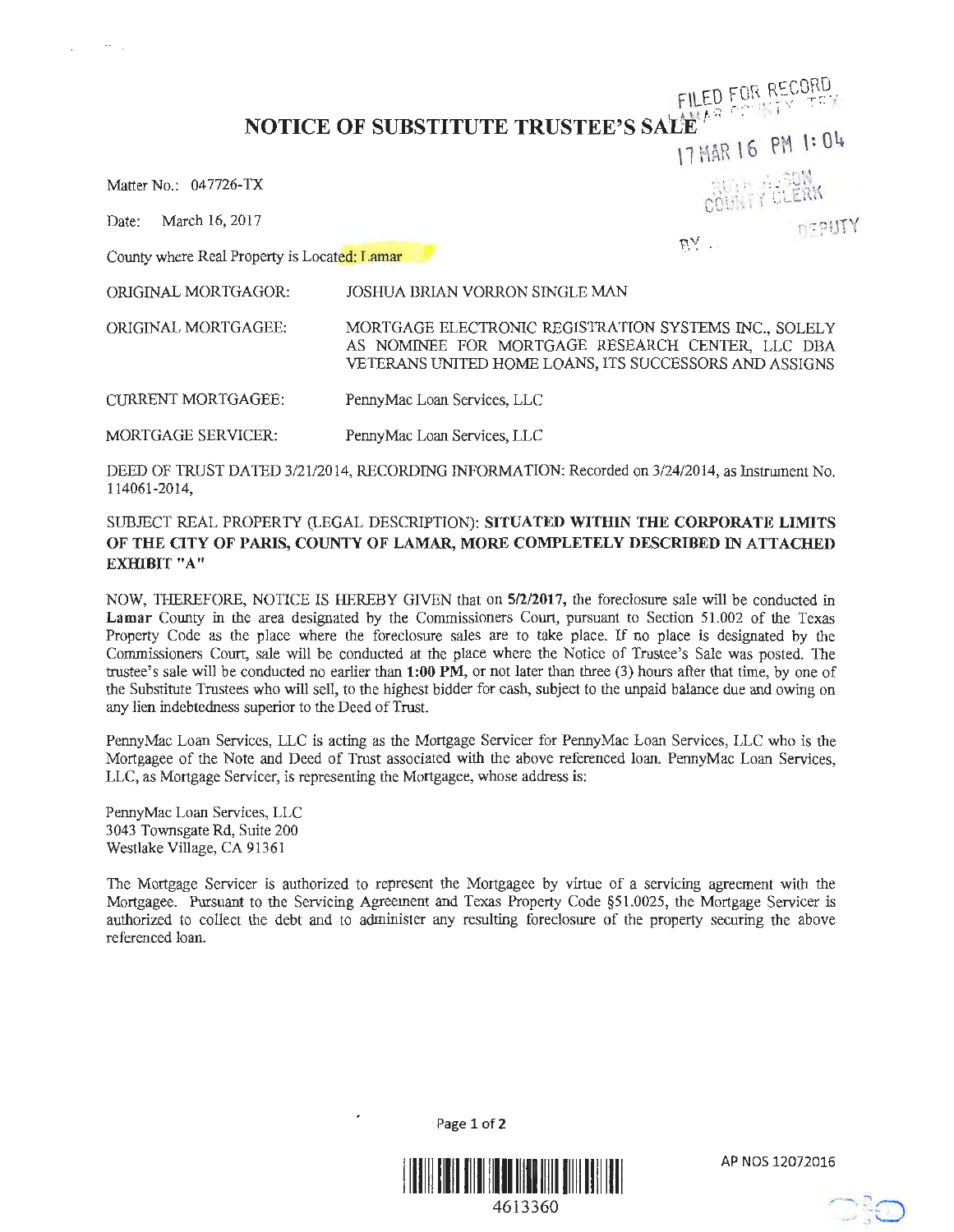$\cdot$ 

 $\sim$   $\sim$ 

Assert and protect your rights as a member of the armed forces of the United States. If you are or your spouse is serving on active military duty, including active military dutv as a member of the Texas National Guard or the National Guard of another state or as a member of a reserve component of the armed forces of the United States, please send written notice of the active duty military service to the sender of this notice immediately.

Jamtkorfum

By: Substitute Trustee ROBERT LAMONT, HARRIETT FLETCHER, SHERYL LAMONT, DAVID SIMS, ALLAN JOHNSTON, SHARON ST. PIERRE, PAUL A. HOEFKER, ROBERT L. NEGRIN

Return to:

ALDRIDGE PITE, LLP 4375 JUTLAND DR., SUITE 200 P.O. BOX 17935 SAN DIEGO, CA 92177-0935 FAX#: 619-590-1385 866-931-0036